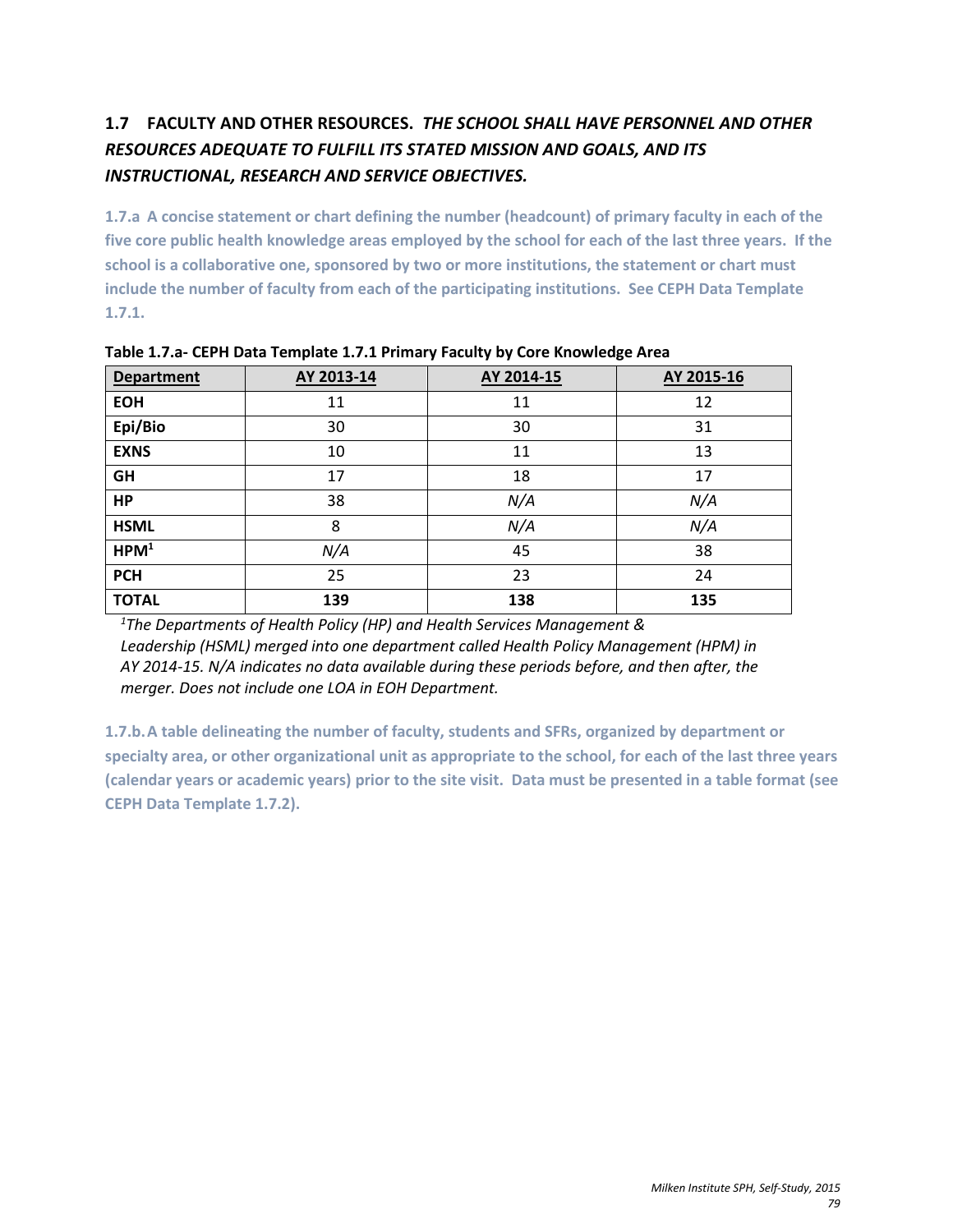|                   | <b>HC</b><br>Primary<br>Faculty | FTE<br>Primary<br>Faculty | <b>HC Other</b><br>Faculty | <b>FTE Other</b><br>Faculty | <b>HC Total</b><br>Faculty | <b>FTE Total</b><br>Faculty | <b>HC</b><br><b>Students</b> | <b>FTE</b><br><b>Students</b> | SFR by<br>Primary<br><b>Faculty FTE</b> | SFR by<br><b>Total</b><br><b>Faculty FTE</b> |
|-------------------|---------------------------------|---------------------------|----------------------------|-----------------------------|----------------------------|-----------------------------|------------------------------|-------------------------------|-----------------------------------------|----------------------------------------------|
| <b>IEOH</b>       | 12                              | 11.1                      | 10                         | 0.3                         | 22                         | 11.4                        | 59                           | 41.3                          | 3.7                                     | 3.6                                          |
| Epi/Bio           | 31                              | 30.5                      | 15                         | 0.9                         | 46                         | 31.4                        | 166                          | 140.7                         | 4.6                                     | 4.5                                          |
| <b>EXNS</b>       | 13                              | 12.8                      | 47                         | 8.9                         | 60                         | 21.7                        | 182                          | 171.3                         | 13.4                                    | 7.9                                          |
| <b>GH</b>         | 17                              | 14.3                      | 9                          | 0.7                         | 26                         | 15.0                        | 113                          | 70.3                          | 4.9                                     | 4.7                                          |
| <b>HPM</b>        | 38                              | 34.0                      | 47                         | 6.3                         | 85                         | 40.2                        | 331                          | 237.5                         | 7.0                                     | 5.9                                          |
| <b>IPCH</b>       | 24                              | 23.2                      | 35                         | 2.6                         | 59                         | 25.8                        | 169                          | 135.3                         | 5.8                                     | 5.3                                          |
| MPH@GW            | 22                              | 14.9                      | 84                         | 16.7                        | 106                        | 31.6                        | 702                          | 421.9                         | 28.3                                    | 13.4                                         |
| <b>BS. PH</b>     | 9                               | 2.7                       | 4                          | 0.8                         | 13                         | 3.4                         | 61                           | 61.0                          | 23.0                                    | 17.9                                         |
| <b>SPH TOTALS</b> | 135                             | 125.8                     | 163                        | 19.6                        | 298                        | 145.5                       | 1783                         | 1279.3                        | 10.2                                    | 8.8                                          |

#### **CEPH Data Template 1.7.2 Student Faculty Ratios by Department Fall 2015**

*Data collected from 2015 fall faculty data and 2015 fall student census. Does not include faculty on LOA. One additional student (.33 FTE) can be counted toward total student headcount (1784)- a Certificate in PH student who does not fit into any specific department.*

| <b>Fall 2014</b>  |                      |                |                 |                  |                 |                  |                 |                 |                    |                        |
|-------------------|----------------------|----------------|-----------------|------------------|-----------------|------------------|-----------------|-----------------|--------------------|------------------------|
|                   | <b>HC</b><br>Primary | FTE<br>Primary | <b>HC Other</b> | <b>FTE Other</b> | <b>HC Total</b> | <b>FTE Total</b> | HC              | <b>FTE</b>      | SFR by<br>Primary  | SFR by<br><b>Total</b> |
|                   | Faculty              | Faculty        | Faculty         | Faculty          | Faculty         | Faculty          | <b>Students</b> | <b>Students</b> | <b>Faculty FTE</b> | <b>Faculty FTE</b>     |
| <b>EOH</b>        | 11                   | 10.1           | 16              | 1.2              | 27              | 11.3             | 61              | 46.1            | 4.6                | 4.1                    |
| Epi/Bio           | 30                   | 30.0           | 20              | 1.6              | 50              | 31.6             | 179             | 135.9           | 4.5                | 4.3                    |
| <b>EXNS</b>       | 11                   | 11.0           | 42              | 7.9              | 53              | 18.9             | 181             | 169.7           | 15.4               | 9.0                    |
| GH                | 18                   | 13.9           | 10              | 1.6              | 28              | 15.5             | 117             | 83.1            | 6.0                | 5.4                    |
| HPM*              | 45                   | 40.0           | 16              | 4.2              | 61              | 44.1             | 258             | 196.7           | 4.9                | 4.5                    |
| lPCH.             | 23                   | 20.6           | 24              | 2.0              | 47              | 22.5             | 165             | 130.9           | 6.4                | 5.8                    |
| MPH@GW            | 18                   | 14.6           | 52              | 10.5             | 70              | 25.1             | 399             | 240.9           | 16.5               | 9.6                    |
| <b>BS, PH</b>     | 8                    | 2.4            | $\overline{4}$  | 0.9              | 12              | 3.3              | 68              | 67.4            | 28.7               | 20.7                   |
| <b>SPH TOTALS</b> | 138                  | 125.5          | 128             | 18.3             | 266             | 143.9            | 1428            | 1070.7          | 8.5                | 7.4                    |

*Data collected from 2014 fall faculty data and 2014 fall student census. Does not include faculty on LOA.*

#### **Fall 2013**

|                   | <b>HC</b><br>Primary<br>Faculty | FTE<br>Primary<br>Faculty | <b>HC Other</b><br>Faculty | <b>FTE Other</b><br>Faculty | <b>HC Total</b><br>Faculty | <b>FTE Total</b><br>Faculty | <b>HC</b><br><b>Students</b> | <b>FTE</b><br><b>Students</b> | SFR by<br>Primary<br><b>Faculty FTE</b> | SFR by<br><b>Total</b><br><b>Faculty FTE</b> |
|-------------------|---------------------------------|---------------------------|----------------------------|-----------------------------|----------------------------|-----------------------------|------------------------------|-------------------------------|-----------------------------------------|----------------------------------------------|
| Ієон              | 11                              | 11.0                      | 7                          | 0.5                         | 18                         | 11.5                        | 61                           | 41.6                          | 3.8                                     | 3.6                                          |
| Epi/Bio           | 30                              | 30.1                      | 7                          | 0.7                         | 37                         | 30.8                        | 180                          | 137.8                         | 4.6                                     | 4.5                                          |
| <b>IEXNS</b>      | 10                              | 10.0                      | 45                         | 8.5                         | 55                         | 18.5                        | 175                          | 166.6                         | 16.7                                    | 9.0                                          |
| GH                | 17                              | 15.0                      | 4                          | 0.5                         | 21                         | 15.5                        | 150                          | 107.4                         | 7.2                                     | 6.9                                          |
| <b>HPM</b>        | 38                              | 33.1                      | 15                         | 4.0                         | 53                         | 37.1                        | 145                          | 106.1                         | 3.2                                     | 2.9                                          |
| <b>IHSML</b>      | 8                               | 6.8                       | 3                          | 0.7                         | 11                         | 7.5                         | 85                           | 67.4                          | 9.9                                     | 9.0                                          |
| <b>IPCH</b>       | 25                              | 23.4                      | 15                         | 2.3                         | 40                         | 25.7                        | 193                          | 157.8                         | 6.7                                     | 6.1                                          |
| MPH@GW            | 11                              | 6.8                       | 15                         | 1.8                         | 26                         | 8.5                         | 107                          | 67.4                          | 10.0                                    | 7.9                                          |
| <b>BS, PH</b>     | 8                               | 2.4                       | 6                          | 1.2                         | 14                         | 3.6                         | 60                           | 60.0                          | 25.5                                    | 16.9                                         |
| <b>SPH TOTALS</b> | 139                             | 129.4                     | 96                         | 17.1                        | 235                        | 146.5                       | 1156                         | 912.2                         | 7.0                                     | 6.2                                          |

*Data collected from 2013 fall faculty data and 2013 fall student census. Does not include Faculty on LOA.*

*NOTE: The MPH@GW and BS, PH faculty headcount and FTE's are NOT included in the SPH Totals because these faculty are*

*appointed to specific departments and therefore are already counted in the department totals. The purpose of*

*showing MPHW@GW and BS, PH as separate line items is to account specifically for the Student Faculty Ratio for these distinct programs.*

*\* 2014-15: Departments of Health Policy and Health Services Management & Leadership have merged to Health Policy & Management*

| <b>LEGEND:</b> | <b>HC</b> = Headcount | <b>FTE</b> = Full time Equivalent | <b>SFR</b> = Student/Faculty Ratio | <b>LOA</b> = Leave of Absence |
|----------------|-----------------------|-----------------------------------|------------------------------------|-------------------------------|
|----------------|-----------------------|-----------------------------------|------------------------------------|-------------------------------|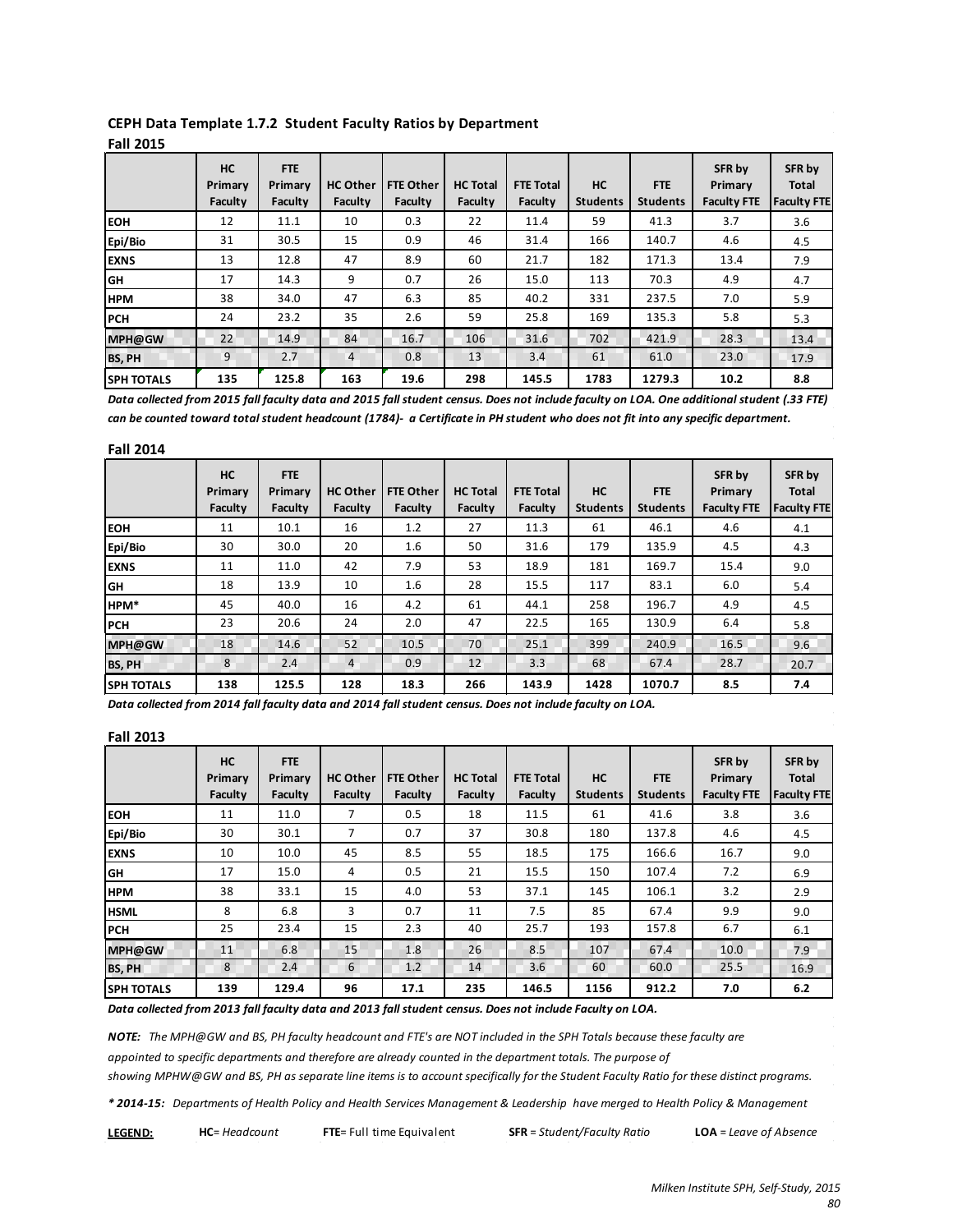**1.7.c. A concise statement or chart defining the headcount and FTE of non-faculty, non-student personnel (administration and staff).**

The SPH has 187 staff members, with over 52% employed in research or research support functions within the individual units.

|                                       |                | <b>HEADCOUNT</b> | <b>FTE</b>      |              |
|---------------------------------------|----------------|------------------|-----------------|--------------|
| <b>UNIT</b>                           | Research       | <b>Other</b>     | <b>Research</b> | <b>Other</b> |
| <b>EOH</b>                            | 6              | 6                | 6.0             | 6.0          |
| EPI/BIO                               | 23             | $\overline{7}$   | 22.2            | 6.8          |
| <b>EXNS</b>                           | $\overline{2}$ | 4                | 1.5             | 4.0          |
| GH                                    | $\overline{2}$ | 4                | 2.0             | 3.5          |
| <b>HPM</b>                            | 34             | 15               | 33.5            | 15.0         |
| <b>PCH</b>                            | 17             | 11               | 16.7            | 10.9         |
| Dean's Office/Operations <sup>1</sup> |                |                  |                 |              |
| Communications/Marketing              | 0              | $\overline{7}$   | $\Omega$        | 7.0          |
| Development                           | $\Omega$       | 1                | 0               | 1.0          |
| <b>Operations/Dean's Office</b>       | $\Omega$       | 12               | $\Omega$        | 12.0         |
| Admissions/Student Affairs            | $\Omega$       | 13               | 0               | 12.6         |
| Technology                            | 0              | 6                | 0               | 6.0          |
| Research                              | 0              | 4                | 0               | 4.0          |
| Distance Education                    | $\Omega$       | 4                | $\Omega$        | 4.0          |
| <b>OVERALL TOTAL</b>                  | 84             | 94               | 81.9            | 92.8         |

#### **Table 1.7.c Staff Headcount**

*Data from GW Human Resources Information System (HRIS) as of September 2015. 1 Seven units shown here roll up to Dean's Office/Operations*

## **1.7.d.Description of the space available to the school for various purposes (offices, classrooms, common space for student use, etc.), by location.**

The SPH currently operates in three locations on the Foggy Bottom campus and on the GW Ashburn campus in Virginia. The majority of the faculty and staff and the teaching and study spaces are located at the main building at 950 New Hampshire Ave. Additionally, almost 100 faculty, staff and research personnel are located at 2175 K Street, 200 steps from the main building. In addition there are four wet laboratories located on 23<sup>rd</sup> Street at Ross Hall in the Medical School (also close to the main building). Further afield, there is an exercise science laboratory at the GW Virginia campus in Ashburn, Virginia. We are in the final planning stages to build out  $30,818$  feet<sup>2</sup> of wet laboratory, research, teaching and office space in the new GW Science and Engineering Hall located at 22<sup>nd</sup> and I street. Occupancy is planned for late July 2016.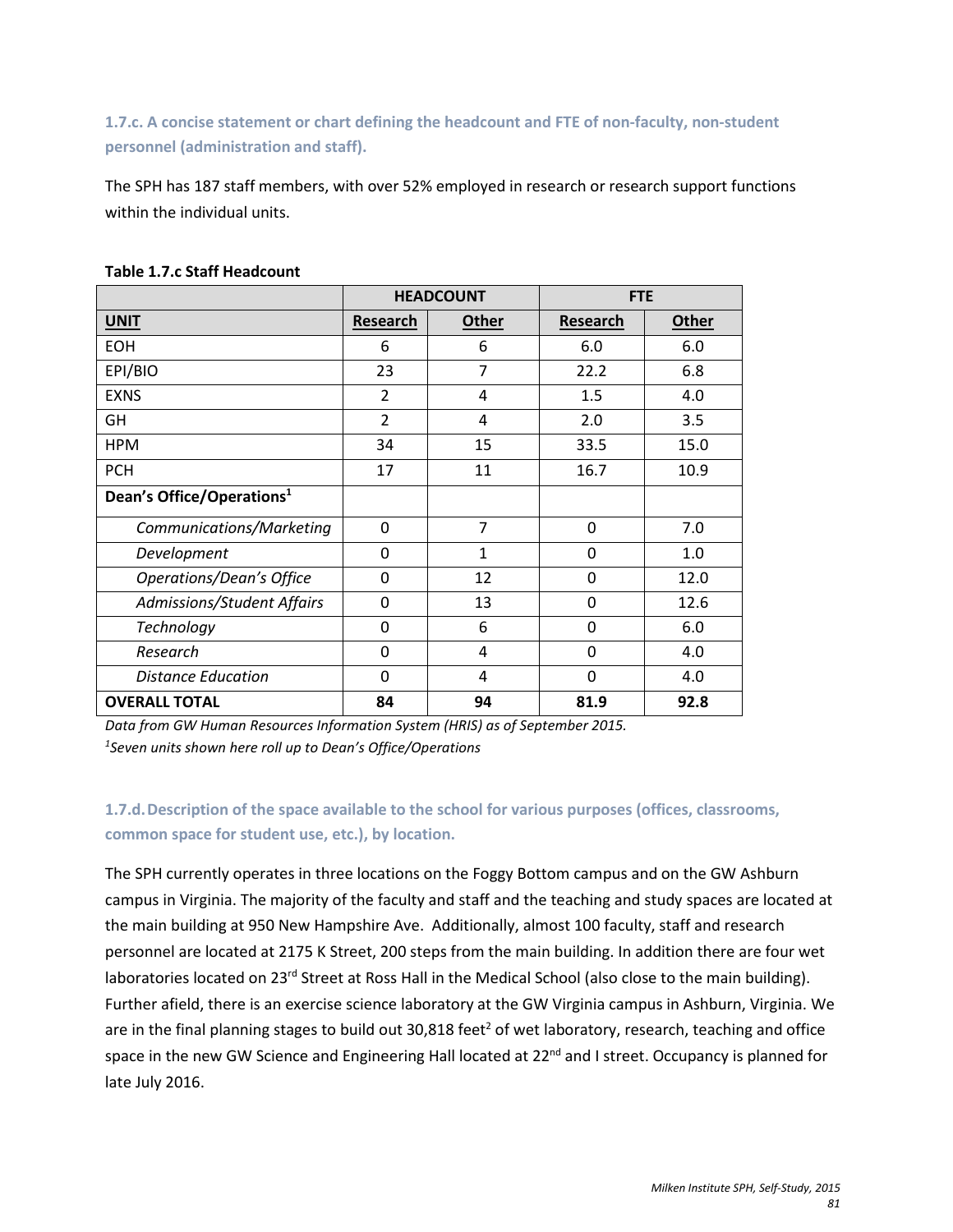#### **The School of Public Health Building**

The SPH had a unique opportunity to create a building that would embody our values in the heart of Washington DC. The overall plan was to create a physical environment that would embody our commitment to inclusion throughout all eight floors of the new 115,000 feet<sup>2</sup> building. The building offers technologically advanced classrooms, laboratories for the EXNS department, athletic and yoga studios, offices, study areas, four auditoriums and a state of the art convening center, all designed with healthy and environmentally sustainable features throughout. Faculty and staff began occupancy in the spring of 2014, with classes in the new building beginning in the 2014 summer semester.

Within the building, there are 8,200 feet<sup>2</sup> dedicated to classrooms and interactive learning, with another 10,500 feet<sup>2</sup> dedicated to auditoriums for more lecture-style classes. The convening center can be partitioned into four distinct rooms with full audio visual technology capability. These can be used for educational purposes or as locations for health conferences for external public health audiences and community civic activities.

The building has 122 offices, 148 cubicle work stations, six conference rooms, 18 classrooms ranging in size from 20 to 50 student capacity. The main auditorium on the first floor holds 220 people while two on the lower floor have 97 and 102 seat capacity. The seventh floor is the location of the fourth large executive case-study room seating 75.

Furniture in the classrooms is conducive to interactive learning, with movable chairs and easy-to-use AV technology, providing an inspiring learning and teaching environment for students and faculty alike.

Opportunities for collaboration among students and faculty are evident throughout the building, highlighted by the student lounges with flexible furniture and white boards on every floor. Included in the building are:

- automated wheel chair accessible bathrooms and office suites on two floors;
- a transgender bathroom;
- a mother's room with a refrigerator;
- an abundance of private and public spaces for students to work together or individually, meditate or pray;
- kitchens for students on three separate floors, with refrigerators and microwaves so that students have the option of bringing, storing and preparing their own food. The school also has vending machines that only sell healthy food and snacks, the first of their kind on the campus and already popular with students as well as faculty and staff and;
- Over 400 lockers for students to have space to use each semester to keep personal items/ classroom supplies.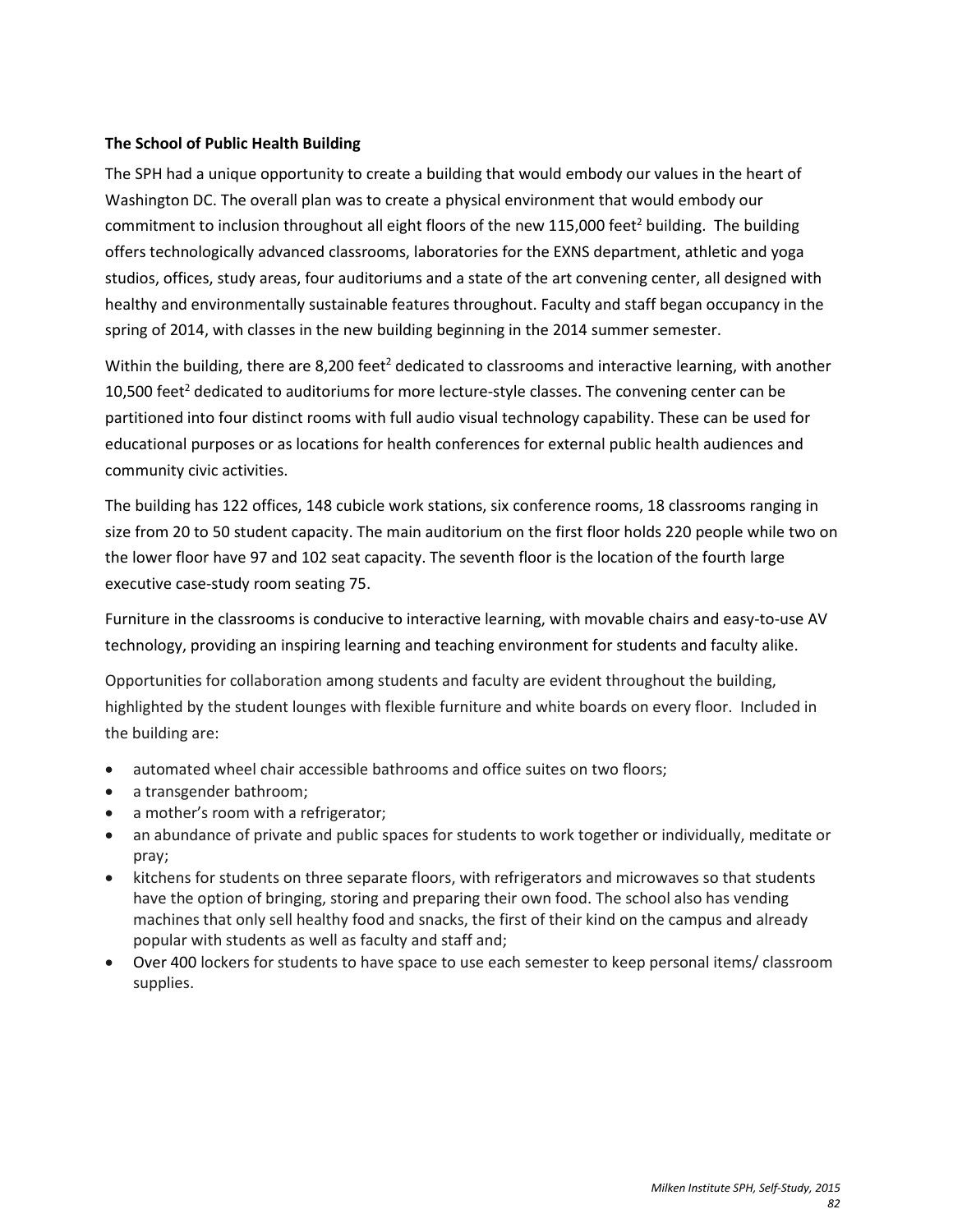#### **2175 K Street:**

The SPH occupies 7,644 feet<sup>2</sup> on the second floor and 12,056 feet<sup>2</sup> on the fifth floor. The second floor houses the School's development, communications, project management, events and IT staff, in addition to eight research staff dedicated to the Prevention and Community Health Program. The fifth floor houses Health Policy and Management faculty and research staff.

#### **Ross Hall in the GW Medical School:**

The Milken Institute currently operates four wet laboratories under a shared service agreement with the medical school. These laboratories are approximately 4,000 feet<sup>2</sup> and are described in Criteria 1.7.e.

#### **Virginia Science & Technology Campus:**

The Department of Exercise and Nutrition Sciences houses a physiology laboratory at the Virginia Campus in Ashburn.

#### **GW Science and Engineering Hall:**

In July 2016, the School will occupy the  $7<sup>th</sup>$  floor of the new Science and Engineering Hall. This 30,818 feet<sup>2</sup> space will include 15,260 feet<sup>2</sup> research laboratory space, a 3,002 feet<sup>2</sup> public health teaching laboratory, 26 private offices, 90 open workstations, 3 conference rooms, a 1,422 feet<sup>2</sup> BSL-level 3 laboratory and common space.

#### For more information, see *ERF 1.7.d. Additional Facilities Information and Science and Engineering Hall*.

## **1.7.e.A concise description of the laboratory space, and description of the kind, quantity and special features or special equipment**

The SPH now occupies significant state-of-the-art laboratory space for the following groups and more is under construction:

## *950 New Hampshire Avenue Building (Foggy Bottom)-Department of Exercise & Nutrition Sciences (3,159 total* feet 2 *):*

- Exercise Physiology Teaching Laboratory (400 feet<sup>2</sup>)
- Exercise Physiology & Metabolism Laboratory (441 feet<sup>2</sup>)
- Exercise & Nutritional Biochemistry Laboratory (310 feet<sup>2</sup>)
- Anatomy & Physiology (A&P) Teaching Laboratory (491 feet<sup>2</sup>)
- Prevention, Assessment, Care & Treatment Laboratory (657 feet<sup>2</sup>)
- Body Composition Laboratory (354 feet<sup>2</sup>)
- Exercise & Nutrition Sciences Laboratory (506 feet<sup>2</sup>)

Additionally, two large exercise rooms (1,375 & 1,079 feet<sup>2</sup>) and a yoga studio (639 feet<sup>2</sup>) are on the basement level of our main building.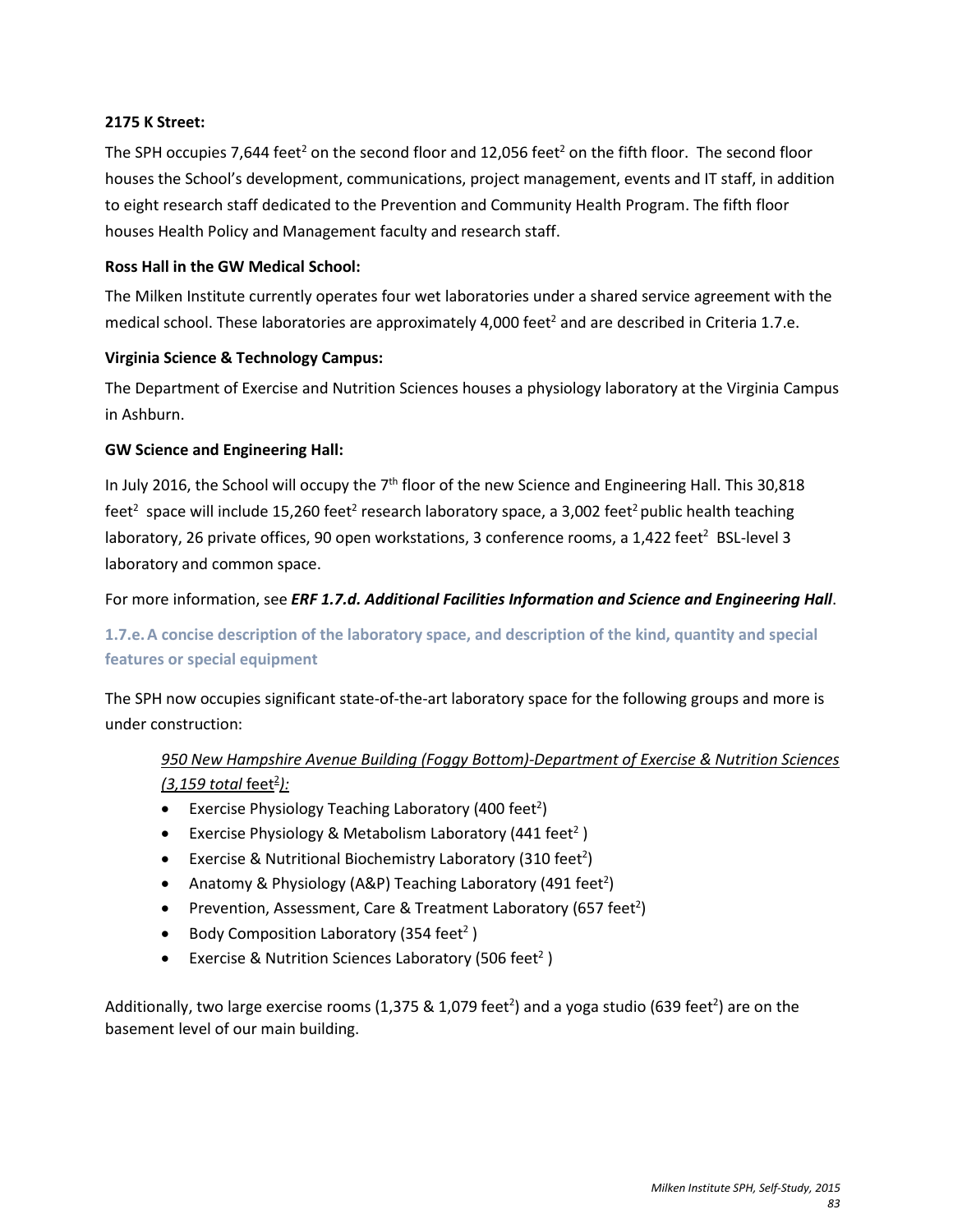### *Ross Hall (Foggy Bottom) (~4,000 total* feet 2 *):*

- *Department of Environmental & Occupational Health: Environmental Health- Laboratory &*  office space -M. Perry (794 feet<sup>2</sup>)
- *Department of Environmental & Occupational Health: Antibiotic Resistance Action Center-L. Price (700* feet 2 )
- *Department of Epidemiology & Biostatistics: Public Health Immunology-Laboratory-M. Ghosh (472* feet2 *)*
- *Department of Epidemiology & Biostatistics: Public Health Microbiology-Laboratory & equipment room-J. Jordan (1,820* feet2 *)*

#### *VSTC (Ashburn, Virginia):*

• GW Weight Management and Human Performance Laboratory (3,000 feet<sup>2</sup>)

*Science and Engineering Hall (SEH)- 7th floor-Occupancy scheduled for June 2016 (all Ross Hall Laboratories will move to this new space):*

- Research and Laboratory support (15,260 feet<sup>2</sup>)
- Teaching and Laboratory support-(3,002 feet<sup>2</sup>)
- Private offices- 26 (3,156 feet<sup>2</sup>)
- Open workstations- 90 (3,269 feet<sup>2</sup>)
- Common space (meeting and break areas)

For details on space planned in the Science & Engineering Hall, see *ERF: 1.7.e.: Science & Engineering Hall* 

Complete information about the SPH laboratory space is included in the *ERF 1.7.e.: Laboratory Space*.

## **1.7.f. A concise statement concerning the amount, location and types of computer facilities and resources for students, faculty, administration, and staff.**

The GW Division of Information Technology provides computing, information, and network services to the entire campus community. A campus-wide network for data, voice, and video communication provides phones, data, and video connectivity for students, faculty, and staff. The University also provides many services for faculty, staff, and students, such as cloud-based email, calendaring, and document management from Google and Microsoft, and wireless network access covering nearly 100 percent of all George Washington University's campus locations. In addition, the GW Academic Technologies Division oversees the conference rooms and classroom technologies in Milken Institute SPH Building in conjunction with support from the SPH Information Technology Department. The rooms are equipped with AV systems that include a computer, projector/digital displays and sound systems. There is also access to a lecture capture system and Blackboard. There are several computing laboratory spaces that are available to students both in the GW Himmelfarb library and in the Milken Institute SPH building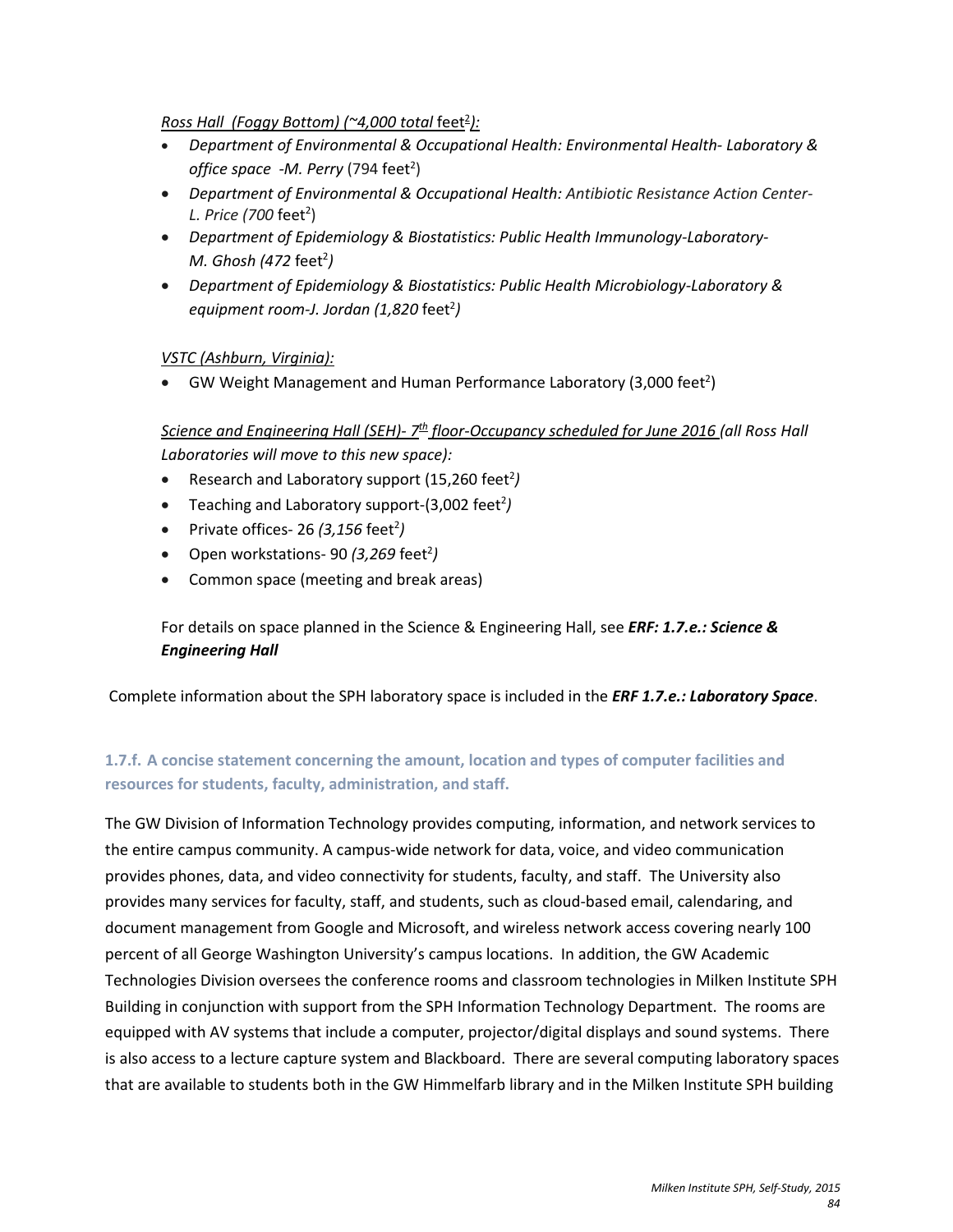itself. Licensed software freely available to faculty, students and staff through George Washington University includes: Microsoft Office 2010, Adobe Acrobat, EndNote, SPSS, and Symantec Endpoint Protection anti-virus software.

Every full-time faculty, administration and clerical staff member has a University computer personally assigned to him or her, which is routinely upgraded with current technology. Each unit is maintained by The Milken Institute School of Public Health IT staff. Faculty members have the option of selecting the type of computer (laptop or desktop) and features best suited to their teaching, administrative and research needs.

The SPH has established a state-of-the-art infrastructure to fulfill the research needs of our faculty, research staff and their students as it relates to high-speed data analysis, data storage, and collaborative data sharing. This service is customized for SPH researchers and provides a comprehensive suite of analytical software applications and a secure centrally managed, cloud-based data storage service. Researchers, including graduate students and post-doctoral fellows, may use the system to (a) store and preserve their research data for future research and "training" sets for students; (b) work with both small and large-scale research datasets, and (c) collaborate more effectively on research with colleagues and students across departments and other schools.

For research needs that use high-performance computing for data analysis, there is a shared highperformance computing cluster named Colonial One, which is implemented and managed by professional staff in the Research Services Group within the GW Division of Information Technology, Colonial One is housed in the GW's enterprise-class datacenter that is located on the Virginia Science and Technology Campus. The datacenter features professional IT management by GW's central Division of IT, including 24-hour on-premise and remote environment monitoring with hourly staff walk-throughs; redundant power distribution including UPS (battery) and generator backup; redundant cooling systems utilizing a dedicated chilled water plant and a glycol refrigeration system; and direct network connectivity to GW's robust 100 Gigabit fiber optic network.

**1.7.g. A concise description of library/information resources available for school use, including a description of library capacity to provide digital (electronic) content, access mechanisms, training opportunities and document-delivery services.** 

#### **Collections**

The George Washington University's extensive library collections are housed in the Melvin Gelman Library, the general academic library [\(http://library.gwu.edu/\)](http://library.gwu.edu/), the Jacob Burns Law Library [\(http://www.law.gwu.edu/Library/Pages/Default.aspx\),](http://www.law.gwu.edu/Library/Pages/Default.aspx) the Paul Himmelfarb Health Sciences Library [\(http://himmelfarb.gwu.edu/\),](http://himmelfarb.gwu.edu/) the Eckles Memorial Library on the Mount Vernon campus [\(http://library.gwu.edu/eckles\)](http://library.gwu.edu/eckles), and the Virginia Science and Technology Campus Library [\(https://virginia.gwu.edu/library\)](https://virginia.gwu.edu/library). These collections contain over 2 million volumes and over 20,000 serials and provide an extensive collection of general and specific volumes, periodicals, and papers in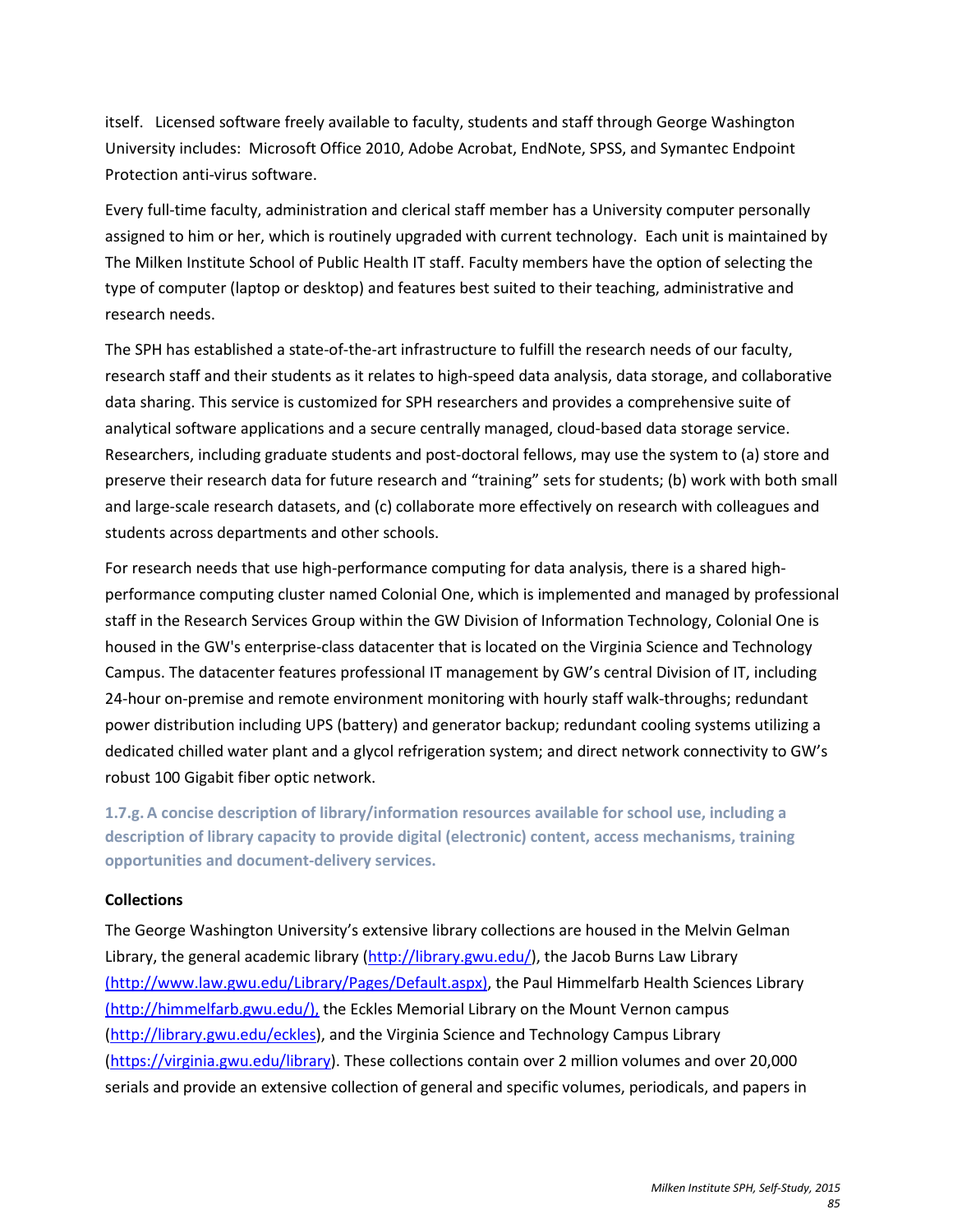health services administration, health policy, business, medical care, economics, operations research, law, human resources management, statistics, and basic sciences. All are important to the SPH and are readily accessible to students and faculty.

The Himmelfarb Health Sciences Library, the primary library for the SPH, is located in Ross Hall, one block from the school's new building, and also serves the School of Medicine and Health Sciences and School of Nursing. The Library currently provides electronic access to over 3,031 textbooks, 3,926 journals, and 100 major databases. Himmelfarb provides extensive on-site access to online, print and audiovisual collections, as well as access to computers and study areas. The Library's print collections include approximately 100,000 volumes, selected print journals for browsing, and access to extensive journal back files. Over the past two years, monographic holdings in public health subject areas were extensively reviewed and expanded. The Library's audiovisual collections include more than 400 current DVD and CD titles as well as applications software for word processing, publishing, spreadsheets, databases, and reference management and dozens of specialized software titles focused on medicine, the health sciences, public health, and statistical analysis. Key health sciences databases include MEDLINE, SCOPUS, Global Health, and Health Policy Reference Center. Students also have access to major interdisciplinary databases such as Business Source Complete, ABI/Inform Complete, and Academic Search Premier. The library provides electronic journals directly from publishers or through a vendor such as ABI/Inform, Clinical Key, Ovid, or LexisNexis. The full-text of electronic journals can be accessed from the library catalog, the e-journals page [\(http://ck8gh5qu6z.search.serialssolutions.com/\)](http://ck8gh5qu6z.search.serialssolutions.com/), and via links within databases. The library uses the Libguides system to organize subject- and class-specific resources for students [\(http://libguides.gwumc.edu/guides \).](http://libguides.gwumc.edu/guides) There are 92 subject guides available for public health areas of focus such as health leadership and management, health information technology, epidemiology, health statistics, long-term care, health care quality, health policy, and health economics. General study guides on topics such as citation styles and reference management are also available. The Himmelfarb librarians schedule periodic events to orient students and faculty to their resources and services.

The entire Himmelfarb collection can be searched using a web-friendly online catalog: [\(http://catalog.himmelfarb.gwu.edu/iii/encore/;jsessionid=85DC7B0167E482E38E091A0C59125359?lang](http://catalog.himmelfarb.gwu.edu/iii/encore/;jsessionid=85DC7B0167E482E38E091A0C59125359?lang=eng) [=eng\)](http://catalog.himmelfarb.gwu.edu/iii/encore/;jsessionid=85DC7B0167E482E38E091A0C59125359?lang=eng). All electronic resources are accessible through the Library's home page a[t himmelfarb.gwu.edu](http://himmelfarb.gwu.edu/) from both on and off-campus through secure links. Faculty members are regularly surveyed for input on the collection-- most recently in spring 2013. There are also radio buttons entitled, *Request Library Purchase,* throughout the library's web page seeking patron input. A number of key resources are also available for mobile devices and can be downloaded through "the App Shelf" at [http://himmelfarb.gwu.edu/apps/.](http://himmelfarb.gwu.edu/apps/)

Off-campus access to electronic resources is available for all students and faculty members in one of three ways: 1) GW Virtual Private Network (VPN). The VPN is available to anyone with a login and password for the University e-mail system. It is maintained by the University's Division of Information Technology. 2) WRLC Library Services gateway—the proxy service provided by the Washington Area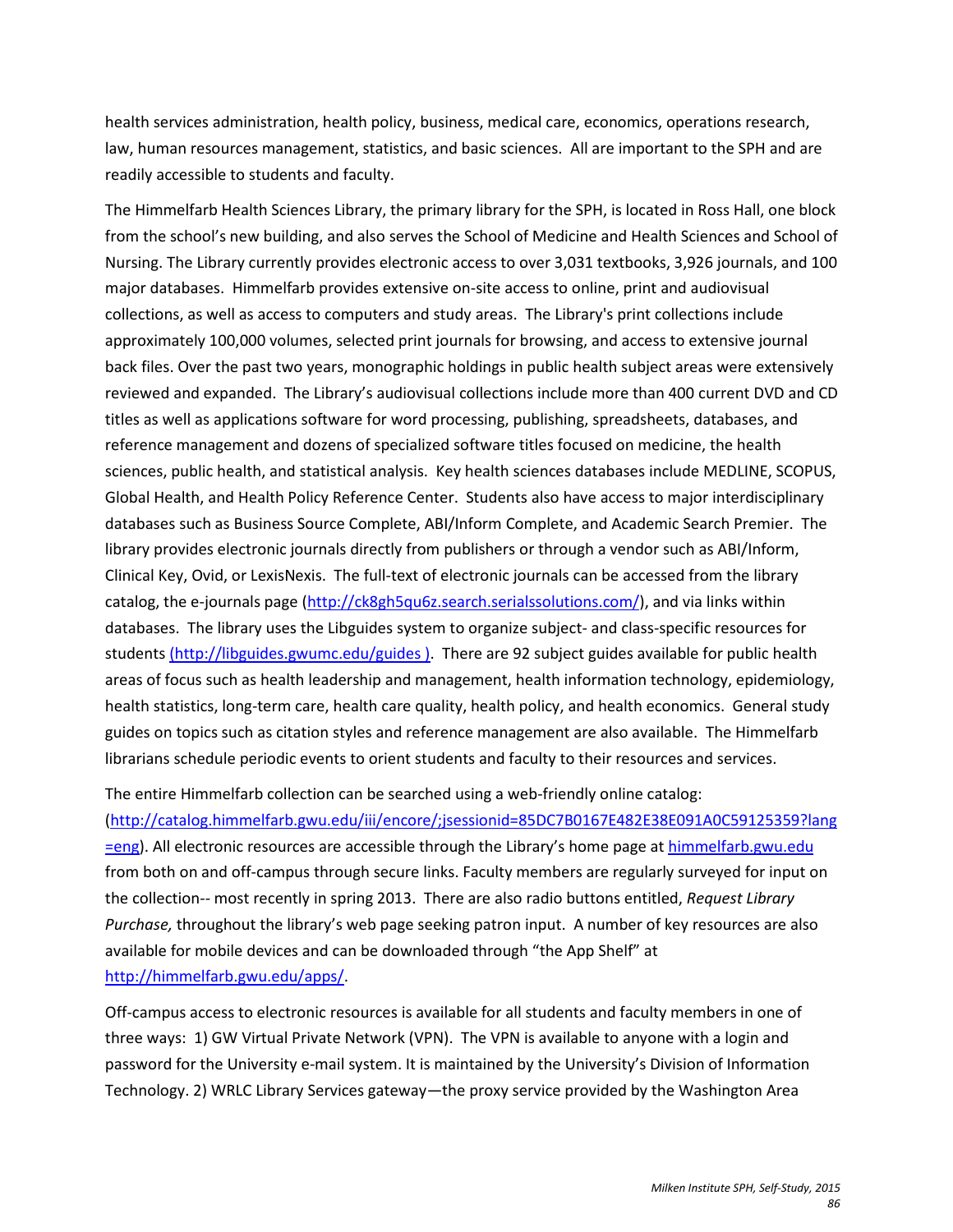Research Library consortium to its nine members. Faculty, staff and students access this service using their GWID number (a unique University identification number). 3) EZ Proxy—a subscription proxy service with passwords created by the Library. This last service is used primarily for faculty members with appointments who have not yet been fully processed by the University for access through the VPN or WRLC Library Services. All 3 systems have proved reliable and provide a certain amount of needed redundancy. Directions and tutorials for using these systems are available on the Library's web page.

For additional information about the General Library Services, Computing Support and Access to Services Beyond the Library see *ERF 1.7.g.: Library Resources*.

**1.7.h.A concise statement of any other resources not mentioned above, if applicable**

**Biostatistics Center:** <http://www.bsc.gwu.edu/bsc/index.php>

*Note: The Center, currently under OVPR, houses SPH faculty and is in transition to move administratively to the SPH. Most faculty are members of Milken Institute SPH Epi/Bio; grants are through the SPH.* 

**University Student Affairs:** <http://students.gwu.edu/gw-student-affairs-departments>

*Includes University Center for Career Services, University Counseling Center, Student Health Services, International Services Office, etc.* 

**University Writing Center:** <http://students.gwu.edu/career-services>

**Compliance Training and Skillport Online Learning:** <http://ode.hr.gwu.edu/online-learning>

**Disability Support Services-** <http://disabilitysupport.gwu.edu/>

**University Human Resources:** <http://hr.gwu.edu/>

**SPH Resources for Faculty:** <http://publichealth.gwu.edu/services/faculty>

**1.7.i. Identification of measurable objectives through which the school assesses the adequacy of its resources, along with data regarding the school's performance against those measures for each of the last three years.**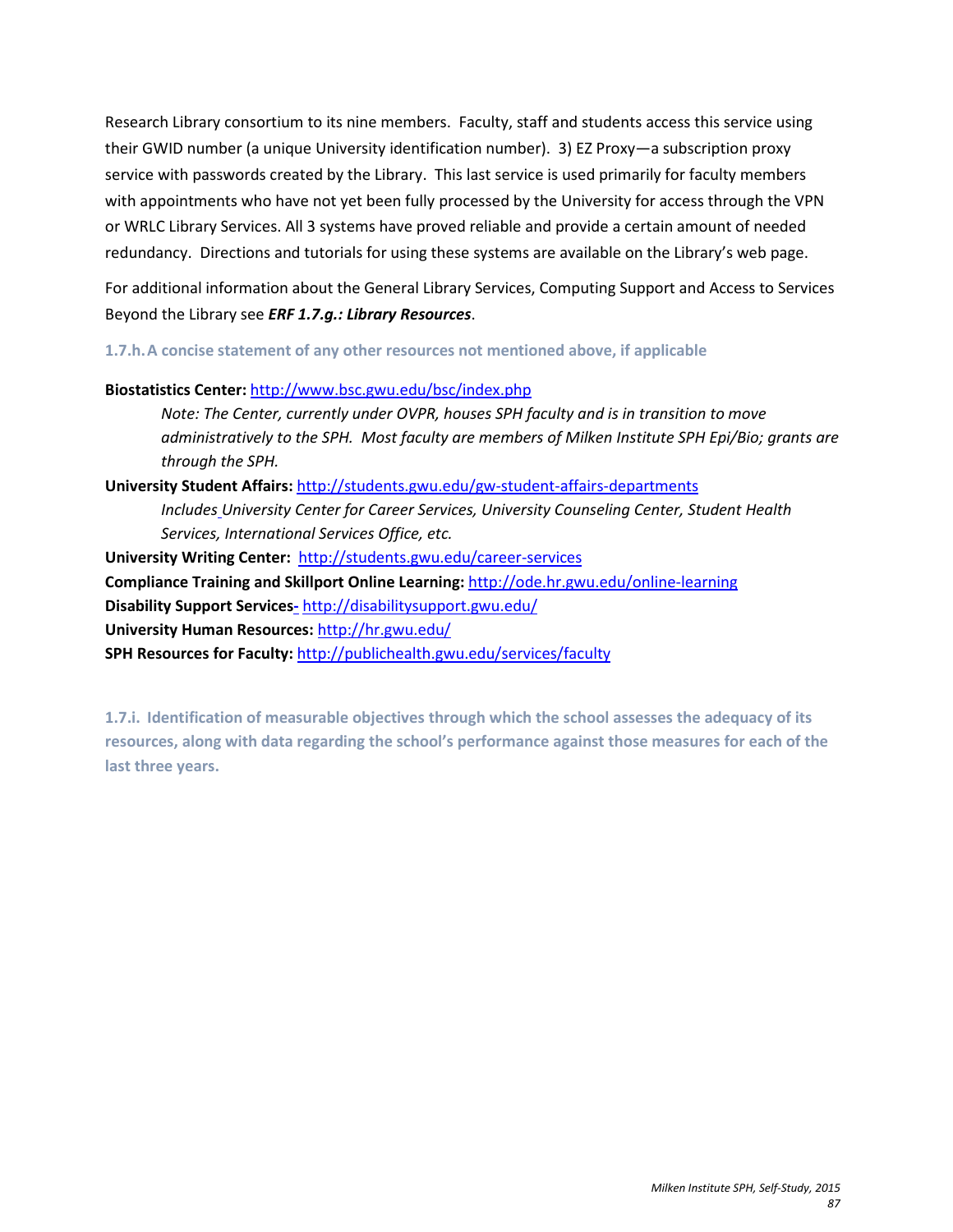| <b>Outcome Measure</b> | <b>Target</b> | AY2013/14         | AY2014/15        | AY2015/16         |
|------------------------|---------------|-------------------|------------------|-------------------|
| Student to faculty     |               | 7.0 SFR (primary  | 8.5 SFR (primary | 10.2 SFR (primary |
| ratio                  | $10$          | faculty)          | faculty)         | faculty)          |
|                        |               | 6.2 SFR (total    | 7.4 SFR (total   | 8.8 SFR (total    |
|                        |               | faculty)          | faculty)         | faculty)          |
| Percent of             |               |                   |                  |                   |
| undergraduate          | Classroom-    | 67%               | 94%              | Data not yet      |
| students satisfied or  | 90%           | 58%               | 95%              | available         |
| very satisfied with    | Laboratory-   |                   |                  |                   |
| space                  | 90%           |                   |                  |                   |
|                        |               |                   |                  |                   |
| Available Classroom    |               |                   |                  |                   |
| space (% utilization   | 70%           | N/A (no building) | 40%              | 43%               |
| for fall term)         |               |                   |                  |                   |
| Percent of             |               |                   |                  |                   |
| undergraduate          | 90%           | 88%               | 89%              | Data not yet      |
| students who are       |               |                   |                  | available*        |
| satisfied or very      |               |                   |                  |                   |
| satisfied with library |               |                   |                  |                   |
| services               |               |                   |                  |                   |
| Percent of             |               |                   |                  |                   |
| undergraduates         | 90%           | 86%               | 81%              | Data not yet      |
| satisfied or very      |               |                   |                  | available*        |
| satisfied with career  |               |                   |                  |                   |
| counseling services    |               |                   |                  |                   |
| Percent of graduate    |               |                   |                  |                   |
| students satisfied or  | 80%           | 60%               | 58%              | Data not yet      |
| very satisfied with    |               |                   |                  | available*        |
| career counseling      |               |                   |                  |                   |
| services               |               |                   |                  |                   |
| Percent of graduate    |               |                   |                  |                   |
| students who use       | 80%           | 54%               | 64%              | Data not yet      |
| career counseling      |               |                   |                  | available*        |
| services               |               |                   |                  |                   |

**Table 1.7.i.: Assessment of Faculty and Other Resource Adequacy**

\* This data is generally available late November – early December.

**1.7.j. Assessment of the extent to which this criterion is met and an analysis of the school's strengths, weaknesses and plans relating to this criterion.**

This criterion is met.